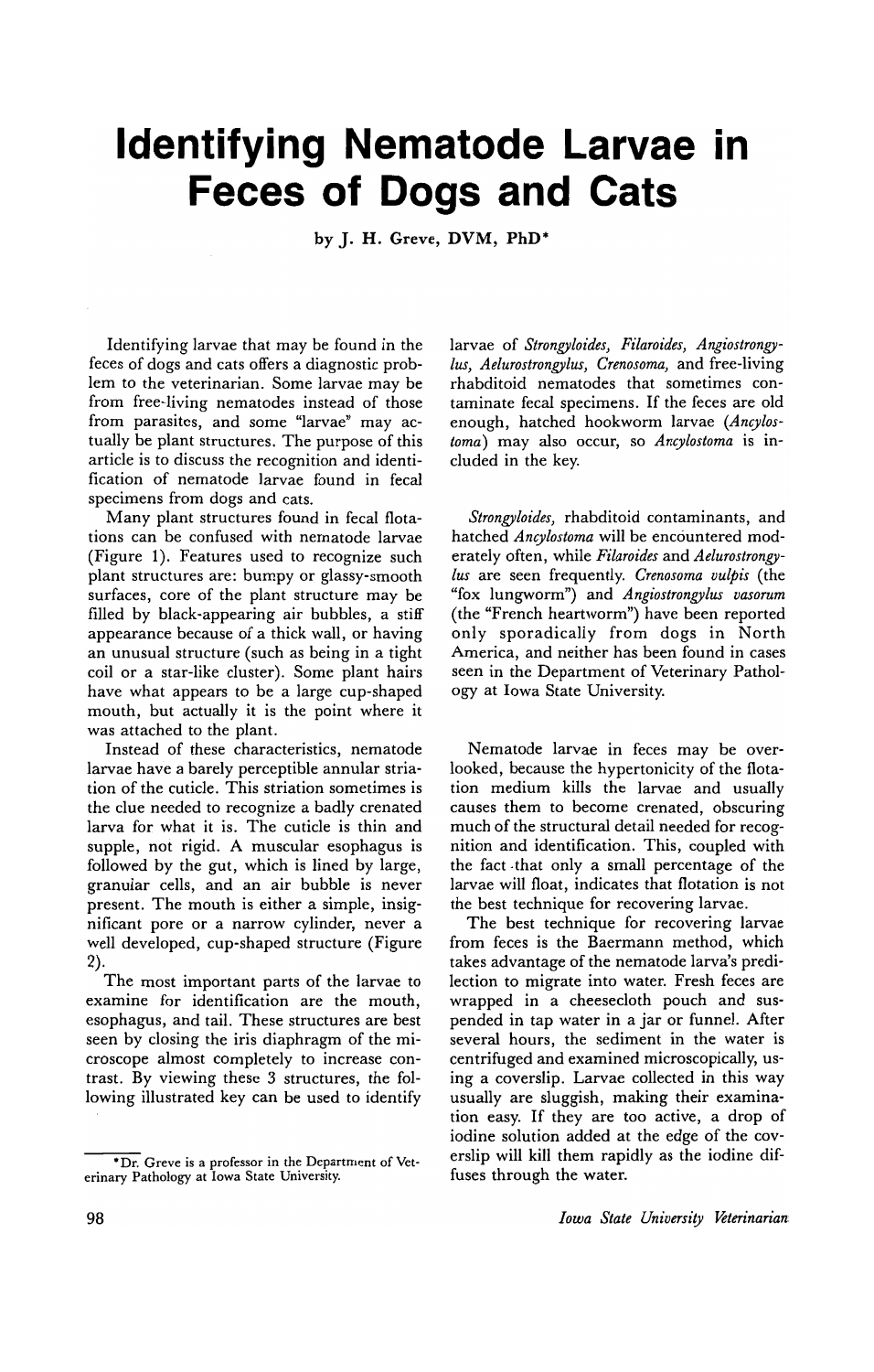

Figure 1. Pseudoparasitic plant structures: a, bumpy, cucumber skin-like surface; b, 2 black-appearing air bubbles fill cavity of plant hair; c, large, cup-shaped point of attachment; d, spiraled vascular structure.

Identification of larvae in fecal specimens is simplified if it is known that the feces are fresh and uncontaminated by contact with the ground or grass. The use of rectal feces collected by suppository or swab will eliminate contamination by extraneous larvae. Contamination of a specimen can be suspected if small, egg-bearing adults (free-living rhabditoid nematodes) occur. Contamination of the feces can also happen after the dog or cat has eaten something containing free-living rhabditoids. This kind of contamination is not apt to occur with regularity, so re-examination of the feces another day probably would be free of the contaminants.

If the key does not assist in the identification of the larvae found in a fecal specimen, you should seek the counsel of your favorite parasitologist. Feces shipped in tight containers usually arrive in the laboratory in good condition.



Figure 2. Basic structures in a nematode larva: A, mouth; B, muscular esophagus occupies 20-40% of larval length; C, granule-laden cells comprise gut; D, anus defines start of tail; E, tail.

MIL. 47, No. 2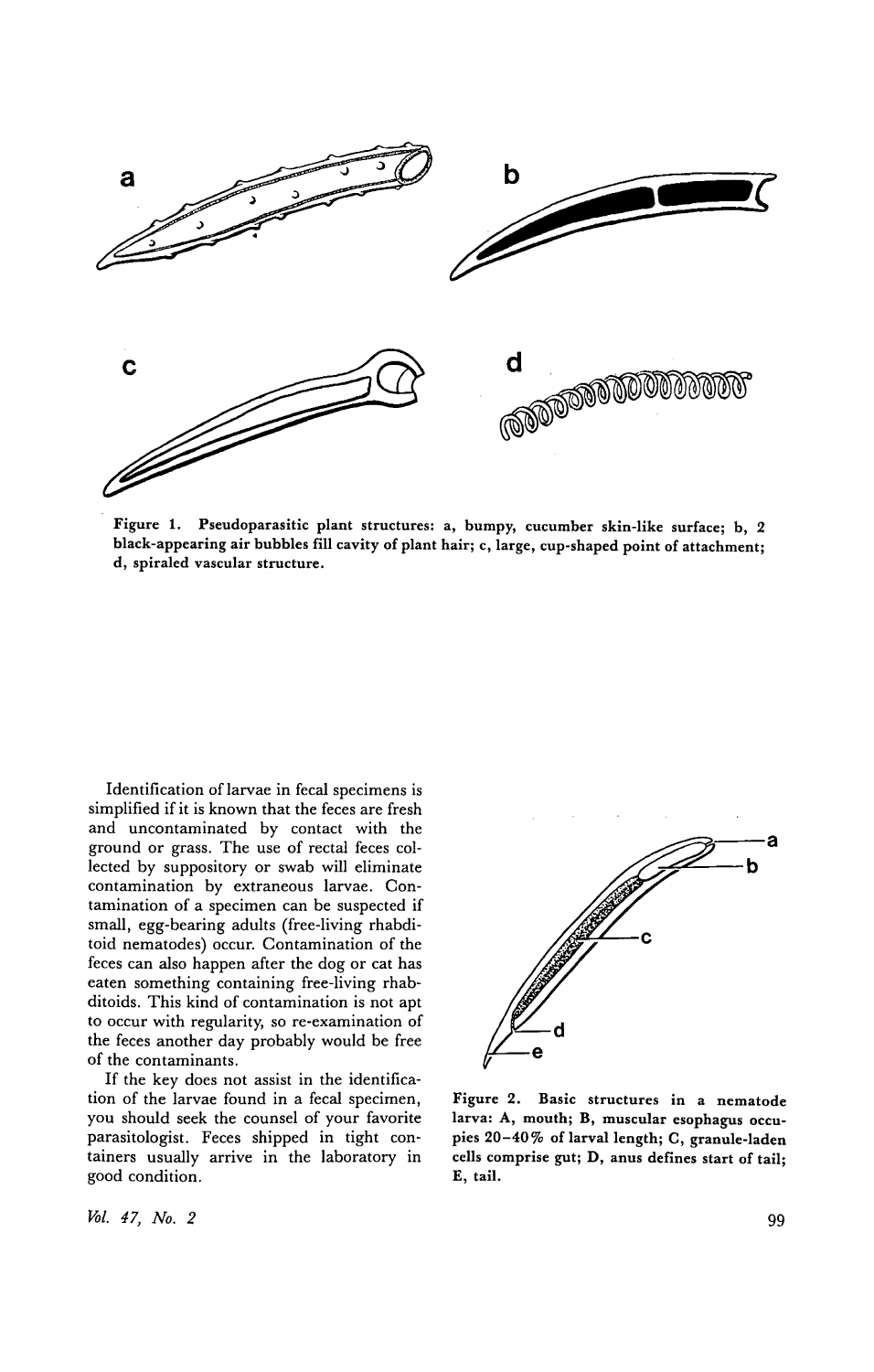Key to first-stage nematode larvae in dog and cat feces

- 1. a. Esophagus rhabditiform (with narrow, long segment between posterior bulb and slight midlength swelling); mouth cavity tubular; tail conical and pointed (figures 3,5,6) ................... 2
	- b. Esophagus nearly cylindrical, with only minor posterior swelling; mouth cavity insignificant; tail S-shaped (Figure 4) or conical and pointed ............ 4
- 2. a. Rhabditiform esophagus has strongly sclerotized valve in posterior bulb; mouth tubular, at least as long as larval body is wide (Figure 5)  $\dots$ ........
	- . . . . . . . . . . . rhabditoids (contaminant) b. Rhabditiform esophagus has weakly formed valve in posterior bulb; mouth tubular, not longer than larval body is wide ........................... 3
- 3. a. Tubular mouth is as long as larval body is wide (Figure 3) ........ *Ancylostoma*  (hatched in stale fecal specimen)
	- b. Tubular mouth is distinctly shorter than the width of the larval body (Figure 6) . . . . . . . . . . . . . . . . . . . . . . . *Strongyloides*
- 4. a. In cats; tail with small dorsal "thumb" on first bend in S-curve (Figure  $7$ ).... · ................... *Aelurostrongylus* 
	- b. In dogs ................. , ....... 5
- 5. a. Mouth opens obliquely at anterior end (Figure 8); tail conical and pointed ... · . . . . . . . . *Crenosoma* ("fox lungworm")
	- b. Mouth opens symmetrically in middle on anterior end; tail S-shaped or conical and pointed (Figures 2,4) ....... 6
- 6. a. Tail conical and pointed ............ . b. Tail S-shaped . . . . . . . . . . . . . . . . . . . . 7 · ................... *Filaroides hirthi*
- 7. a. Tail short and blunt, no small dorsal "thumb" on first bend in S-curve (Figure 4) ................ *Filaroides oslen'* 
	- b. Tail pointed, with small dorsal "thumb" in first bend in S-curve; small bleb in cuticle over mouth opening ......... .. *Angiostrongylus* ("French heartworm")



Figure 3. Nematode larva with tubular mouth (a), rhabditiform shape of esophagus (b), and conical, pointed tail (c).



Figure 4. Nematode larva with insignificant mouth cavity (a), cylindrical shape of esophagus (b), and S-shaped tail (c).



Figure 5. Nematode larva with long tubular mouth (a) and a strongly sclerotized valve in posterior bulb of esophagus (b).

*Iowa State University Veterinarian*